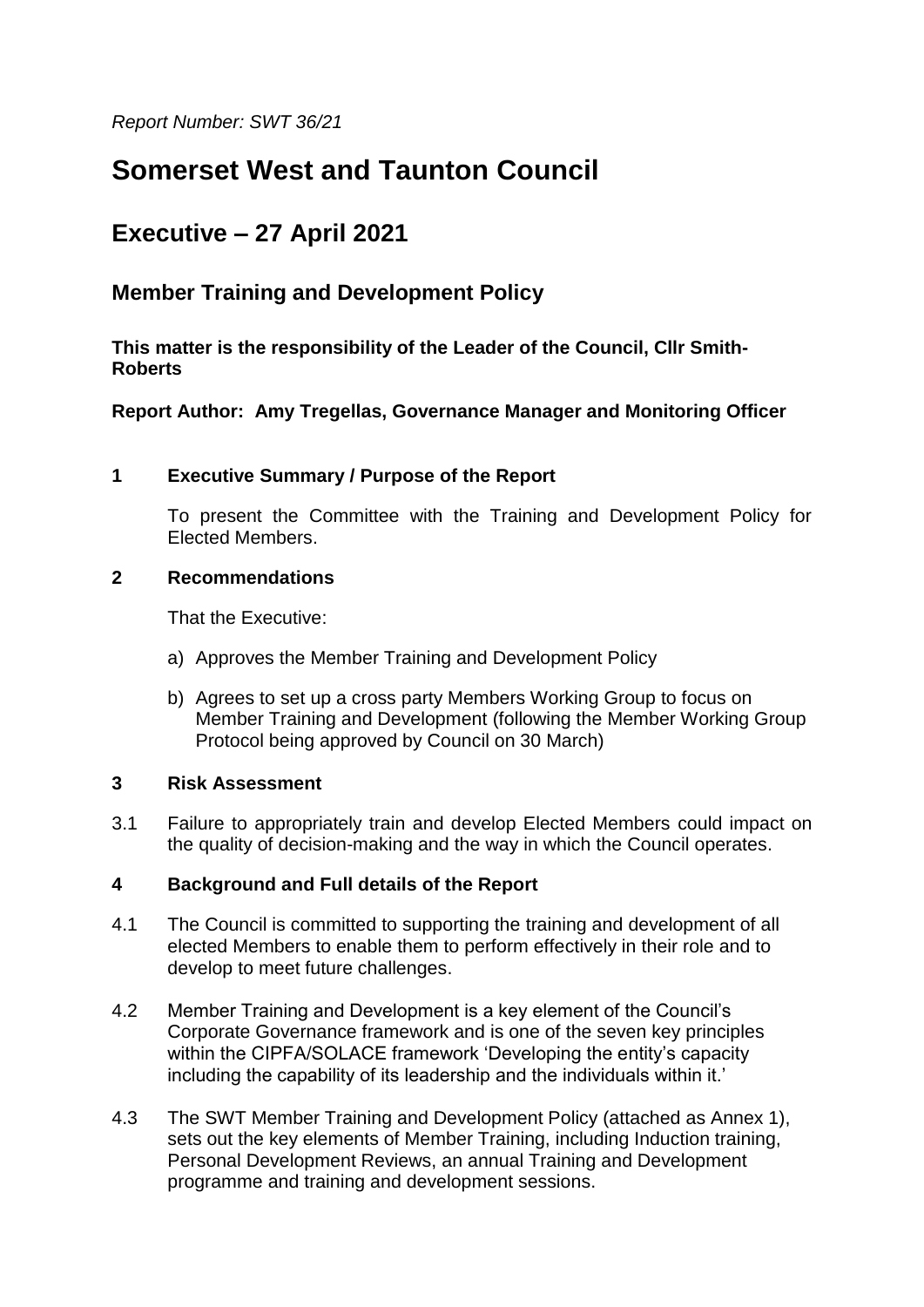4.4 The Policy also sets out the roles and responsibilities of individual Members, Group Leaders, the Member Training and Development Working Group, Member Champion, the Executive and the Governance Team.

#### **5 Links to Corporate Aims / Priorities**

5.1 Having appropriately trained and developed Members is a fundamental element of being a 'well managed' council

#### **6 Finance / Resource Implications**

6.1 None arising from this report

#### **7 Legal Implications**

- 7.1 None arising from this report
- **8 Environmental Impact Implications**
- 8.1 None arising from this report
- **9 Safeguarding and/or Community Safety Implications**
- 9.1 None arising from this report
- **10 Equality and Diversity Implications**
- 10.1 None arising from this report
- **11 Social Value Implications**
- 11.1 None arising from this report
- **12 Partnership Implications**
- 12.1 None arising from this report
- **13 Health and Wellbeing Implications**
- 13.1 None arising from this report
- **14 Asset Management Implications**
- 14.1 None arising from this report
- **15 Data Protection Implications**
- 15.1 None arising from this report
- **16 Consultation Implications**
- 16.1 None arising from this report